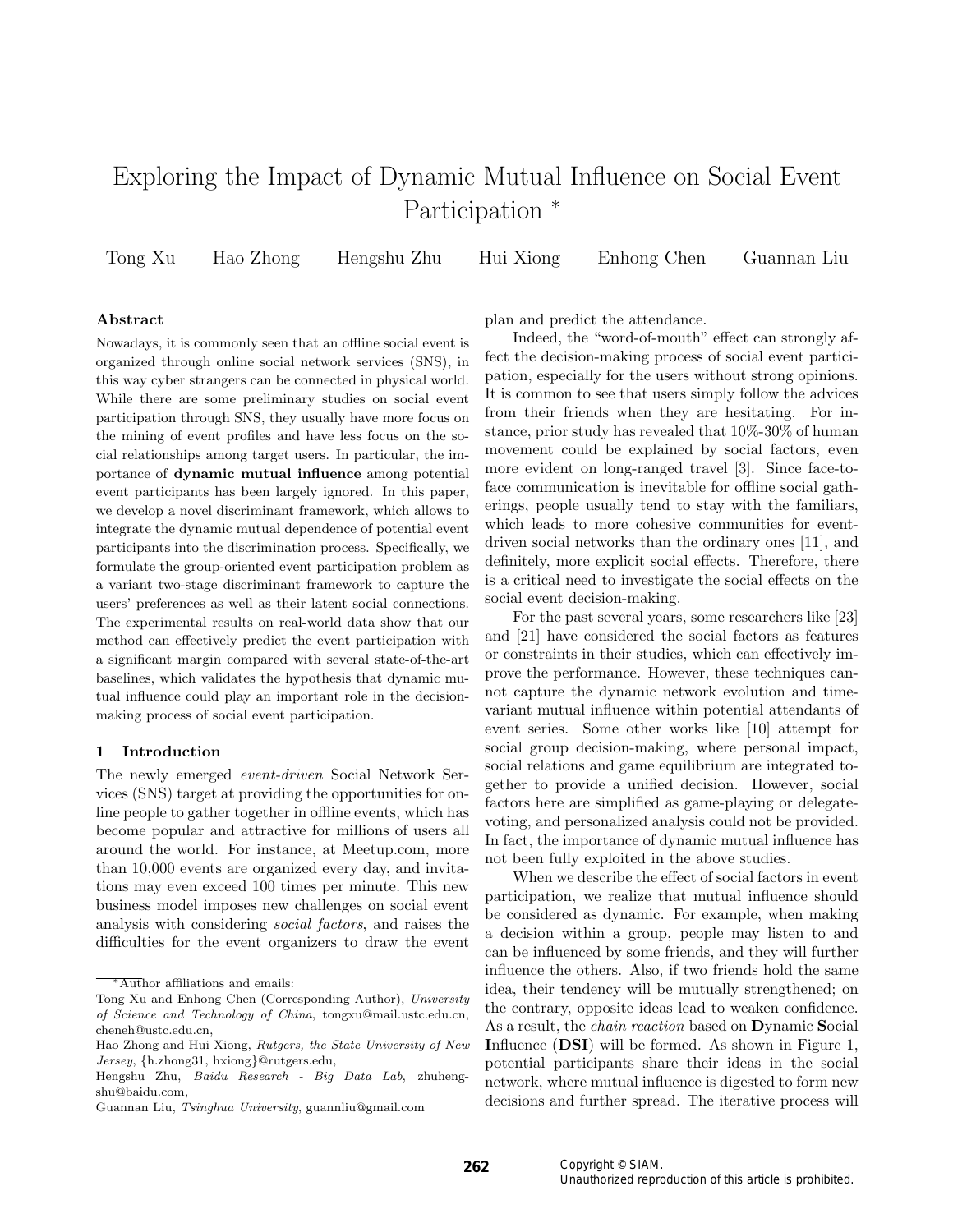

Figure 1: An illustration of dynamic mutual influence within event participation.

repeat until the final decision achieved stably.

To that end, in this paper, we aim at exploring dynamic mutual influence in the decision-making process of social event participation. To be specific, we propose a novel two-stage discriminant framework, which allows integrating the dynamic mutual dependence of potential participants into the learning process. Based on the framework, we can model the group-oriented decisionmaking process to capture the users' preferences as well as their latent social connections. To the best of our knowledge, we are the first to investigate the impact of dynamic mutual influence on social event participation.

Finally, experimental results on real-world social network data indicate our framework can effectively improve the event participation prediction. This validates the hypothesis that mutual social influence indeed plays an important role in the decision making process of potential event participants.

Overview. The rest of this paper is organized as follows. Section 2 further illustrates the motivation of this study with related statistics. In Section 3, we define the participation prediction task and formulate our discriminant framework, then technical details are explained in Section 4. In Section 5, we evaluate the performances and discuss some interesting findings with a case study. Section 6 presents the related works. Finally, in Section 7, we conclude the paper.

## 2 Investigation on Social Effects: Are Participation Affected by the "Social"?

In this section, we will deeply discuss the social effects on event participation as some questions still remain. First, social effects on event series have not been studied before. Second, homophily is not distinguished, i.e., attendance might be due to similar preference but not mutual influence. To study on these questions, we provide some discussion based on related statistics.



Figure 2: User distribution on attendance. (a) Distribution of responses for each event (b) Percentages for different amount of attendances.

2.1 Data Set Description We conduct our study on a real-world data set collected from Meetup.com<sup>1</sup>, which is one of the most popular websites that facilitates offline activities. Specifically, we extracted event logs and user profiles via the official APIs of Meetup, which totally consists of 422 user groups, 9,605 social events and 24,107 related users. Summary of event participation is shown in Figure  $2(a)$ .

What should be noted is that Meetup executes the group-based scheme, thus users have to join the groups in order to receive invitations, which results in the long-term group-oriented event series. Also, Meetup highlights group structure but ignore point-topoint connection, thus we build connection based on co-occurrence of pairwise users, and the frequency is treated as link strength, which is commonly used in related work like [11] and [9].

To describe the attributes of social events, we exploited key words in group descriptions, and users' preferences are summarized by the events they attended. Similar with other relevant studies in social user profiling like [25], LDA model [2] was introduced to learn the topics. Finally, all profiles are presented as attribute vectors.

2.2 Social Effects on User Engagement We first discuss on the long-term social effects in event series. Active users, i.e., those who have attended at least 3 events are labeled as valuable to groups. Totally, only 14.74% of attendants are labeled as active ones, who attended 11.08 events in average, much more than 3.24 for overall users. The details are shown in Figure 2(b).

Two sets of statistics are conducted. First, we count the degree and weights of users at their first attendance, to explore whether their initial status may influence their long-term activity. Second, we would like to know whether small communities formed by active ones are indeed denser than the ordinary ones, so we

<sup>1</sup>http://www.meetup.com/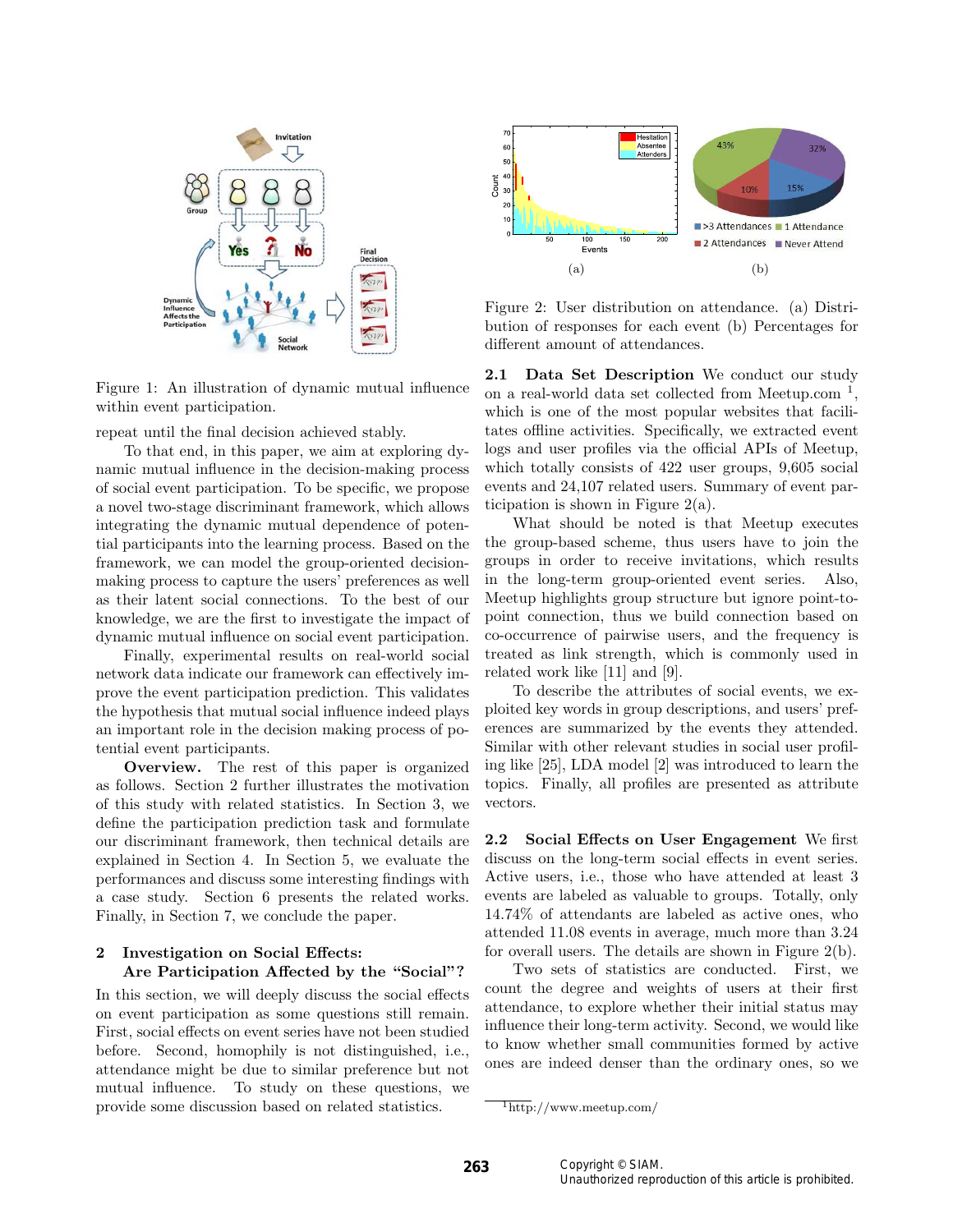|         | Average for All Events |             | First Attendance |             |
|---------|------------------------|-------------|------------------|-------------|
|         | Density                | Ave. Weight | Degree           | Ave. Weight |
| Active  | 0.7849                 | 0.2343      | 0.1249           | 0.0109      |
| Overall | 0.4694                 | 0.1305      | 0.0498           | 0.0062      |
| P-Value | 0.000                  | 0.000       | 0.001            | 0.004       |

Table 1: Comparison for social factors in event series.

Table 2: Comparison for user preference to events.

|           | Single Event |               | All Events |
|-----------|--------------|---------------|------------|
| Attendant | 0.108        | Active Users  | 0.106      |
| Absentee  | 0.094        | Overall Users | 0.105      |
| P-Value   | 0.016        | P-Value       | 0.334      |

count the average density and weights during the event series. The results are shown in Table 1, in which P-Value presents the T-test result for the assumption that measures of active users are higher than ordinary ones. Unsurprisingly, differences on all the measures are significant, however, the initial connection on the first attendance is extremely low. It is quite similar to the related work [18] that usually attendants are not connected to the majority, but only a few initiators, which results in the typical "star network" structure.

Though social factors might be insufficient initially, they will soon be enhanced. As shown in Figure 3, when users attend more events, both the degree and weight grow rapidly. Interestingly, the degree turns stable soon, then decreases slowly, while the weight still keeps increasing. Clearly, some friends leave, but retained connection become more strong due to more cooccurrences. In summary, long-term active users hold denser communities than ordinary ones, which definitely means more significant social effects.

2.3 Preference in Social Event Participation Then, we study the preference factors in event participation. As preferences are presented in vectors, Cosine similarity is introduced to estimate participation without considering the social factors. Two pairs are compared: attendants vs. absentees of single events, and active users vs. overall users for all the events. The results are shown in Table 2 with corresponding T-test result (assuming the former one is higher than the latter). Interestingly, though the attendants hold clear interest than the absentees, we found that the active users do not express explicit preference than ordinary ones.

Considering that most people, who hold similar preference with the active ones, quit after attending only one or two events, we could do fair reasoning. For inactive users, they may be attracted by the topics at first; however, they quit soon as they don't like the group or event hardly fit in the group. At the same time, for active users, though sometimes they don't like the events, they attend due to invitation from their friends.



Figure 3: Average degree and weight for attendants on different times of occurrence.

This phenomenon validates our motivation that the social factors indeed affect the decision-making process of event participation, especially for the well-connected group. Also, the social factors might not be reflected by similar preferences, but direct effect on decisions.

## 3 Social Effects Formulation and Framework

As our motivation has been intuitively supported, in this section, we first formally define the problem and introduce some preliminaries. Then, our novel discriminant approach with social-influence-based threshold will be formulated. And finally, we demonstrate our twostage framework for social event participation prediction.

3.1 Problem Statement In this paper, we focus on the individual participation. However, to consider the social effects within users, it is necessary to put individuals into a group. Therefore, here we use the definition target user group to represent the group of users to be predicted instead of individual users. Formally, the problem can be defined as follows.

DEFINITION 3.1. (PROBLEM STATEMENT) Given the target user group U with weighted connections, the problem is to predict the individual participation  $s_{i,k}$  of target event  $e_k$  for each user  $u_i \in U$ , here  $s_{i,k} = 1$  indicates the attendance, while  $s_{i,k} = 0$  means the absence.

To model user profiles, we first exploit a vector  $\mathbf{p}_i$ to present the preferences of user  $u_i$ , in which each element denotes the preference level on a specific aspect. Correspondingly, we also have a vector  $a_k$  for each event  $e_k$  to indicate the attributes, which has the same dimensions with  $\mathbf{p}_i$ . Indeed, the similarities between  $\mathbf{p}_i$  and  $\mathbf{a}_k$  may roughly indicate the probability of  $u_i$ attending  $e_k$  without considering the social factors.

For the weighted connection within target user group U, we use  $W = \{w_{ij}\}\$ to indicate the set of connection strengths (weights) that are not achieved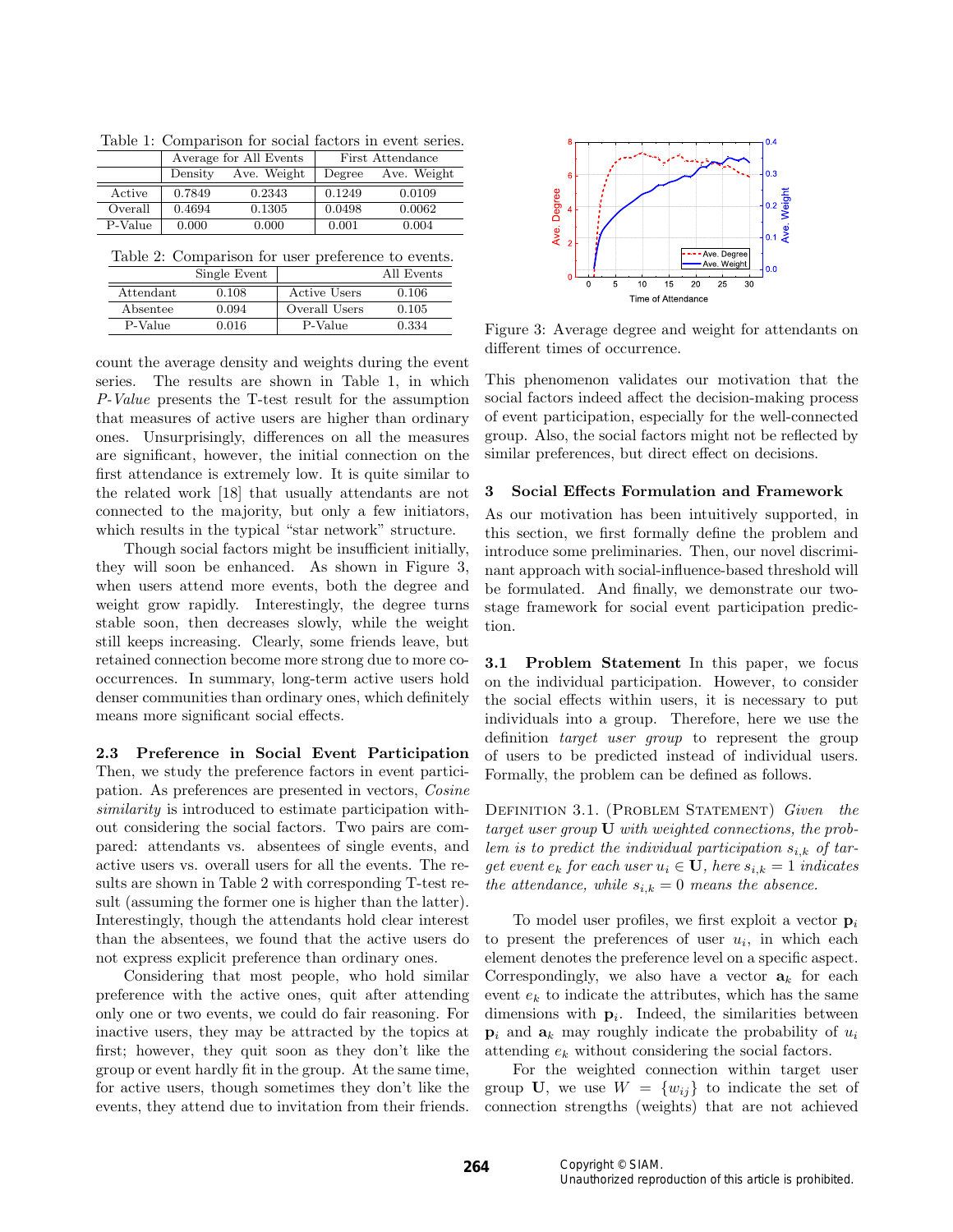| <b>SYMBOL</b>          | <b>DESCRIPTION</b>                             |
|------------------------|------------------------------------------------|
| $\mathbf{U} = \{u_i\}$ | the set of users                               |
| $\mathbf{E} = \{e_k\}$ | the set of events                              |
| $\mathbf{p_i}$         | preference vector for $u_i$                    |
| $a_k$                  | attributes vector for $e_k$                    |
| $w_{i,i}$              | social connection strength from $u_i$ to $u_j$ |
| $f_{i,k}$              | intention for $u_i$ to attend $e_k$            |
| $h_{i,k}$              | threshold for $u_i$ to attend $e_k$            |
| $s_{i,k}$              | attendance for $u_i$ to $e_k$                  |

initially, and  $w_{ij}$  corresponds to the social influence strength from  $u_i$  to  $u_j$ . The mathematical notations used throughout this paper are summarized in Table 3.

3.2 Discrimination with Social-based Threshold When we treat the event participation as a discriminant problem, specifically, we have similarity function  $f(u_i, e_k)$  and a threshold  $h(u_i, e_k)$  for user  $u_i$  and event  $e_k$ , the individual participation  $s_{i,k} = 1$ , iff.  $f(u_i, e_k) \geq$  $h(u_i, e_k)$  and  $s_{i,k} = 0$ , iff.  $f(u_i, e_k) < h(u_i, e_k)$ .

To formulate the social effects in decision-making process, we have two choices, i.e., merging the social factors with  $f(u_i, e_k)$  or  $h(u_i, e_k)$ . Traditionally, prior works integrate the social factors into  $f(u_i, e_k)$  following the assumption that the social connections leads similar preferences, thus usually the social factors are formulated as constraint or features. However, as discussed above, we realize that social influence may directly affect the decision-making, but not the preference indirectly. Therefore, here we choose to merge the social effects with calculation of threshold  $h(u_i, e_k)$ .

Along this line, we assume that  $h(u_i, e_k)$  depends on the participation of friends. In our approach, the dependence is reflected by the variance of threshold  $h(u_i, e_k)$ . To formulate the dependence, we borrow and adapt the classic Independent Cascade (IC) model [6] for simulating the dynamic mutual influence within users. What should be noted is that IC model here could be replaced by other social influence model if needed, we choose IC here since it is widely used as one of the basic models, and its effectiveness has been well proved. Particularly, if we denote  $f(u_i, e_k)$  as  $f_{i,k}$  and  $h(u_i, e_k)$ as  $h_{i,k}$ , the threshold can be formulated as follows.

(3.1) 
$$
h(u_i, e_k) = h_{i,0} \cdot \prod_{j \in N_i} [1 - \mathcal{I}(f_{j,k} - h_{j,k}) \cdot w_{ji}],
$$

where  $h_{i,0}$  denotes the parameter for personal participating activity, i.e., active users will hold lower  $h_{i,0}$ . Also,  $N_i$  means friends of  $u_i$  in the target group U, and  $w_{ji}$  indicates the strength of social influence from  $u_j$  to  $u_i$ . Interestingly, higher  $w_{ji}$  may not only indicate the strong connection from  $u_j$  to  $u_i$ , but also indicate that  $u_i$ could be easily influenced, especially when all the  $w_{li}$  for



Figure 4: Overview of our framework for event participation prediction.

 $u_l \in N_i$  are relatively high. Furthermore,  $w_{ij} < 0$  is eligible to present the situation that  $u_i$  and  $u_j$  usually hold opposite opinions, which is different from the setting of traditional social influence problems. Besides,  $\mathcal{I}(x)$ presents the discriminant function to indicate friend's option. To smooth the variation and ease the optimization, we introduce the *sigmoid function* here to approximate the sign function as follows.

(3.2) 
$$
\mathcal{I}(x) = \frac{1}{1 + e^{-\alpha x}},
$$

where  $\alpha$  presents the parameter to regulate the slope. Definitely, since the sigmoid function is smooth and derivable on the R set, the related optimization task will be much easier to solve.

For the preference function  $f(u_i, e_k)$ , which depends on the characteristics of data set, the details will be introduced in experimental part.

With the above formulation, we can integrate the users' profiles and mutual influence into the unified discriminant framework. Indeed, this framework can reflect the intuition that users usually make their own decision for event participation, then they are influenced by friends to change their mind, this process repeats until they finally achieve the final equilibrium.

3.3 Two-stage Framework Based on the definitions above, now we can formally present our two-stages framework for event participation prediction. Figure 4 demonstrates the overview of s framework.

**Training Stage.** Given a target user group  $U =$  ${u_i}$  and a set of historical events  $\mathbf{E} = {e_k}$ , in which corresponding attendance record  $S = \{s_{i,k}^0\}$  for each pair of  $u_i$  and  $e_k$  are pre-known. Also, we have the event attributes  $a_k$  for each  $e_k$ . In this stage, we aim at inferring the latent profile  $\mathbf{p}_i$  and activity measure  $h_{i,0}$ for each  $u_i$ , as well as learning the connection strength  $\{w_{ij}\}\$ for pairwise friends in the social network.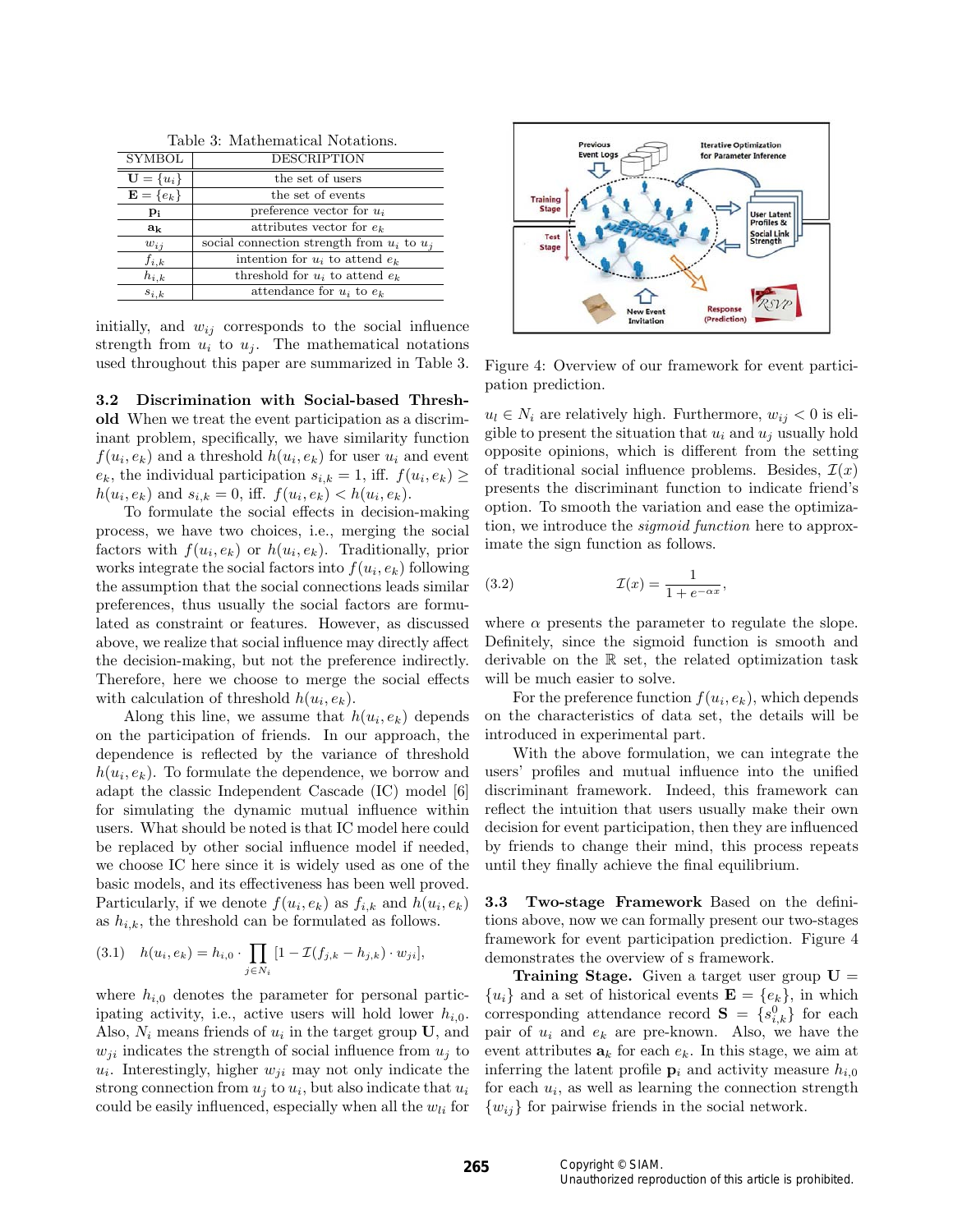Algorithm 1 Iterative Solution for Training Stage.

**Input:** target user group  $\mathbf{U} = \{u_i\}$ , event set  $\mathbf{E} = \{e_k\}$  and attendance records  $\overline{\{s_{i,k}^0\}}$ ; **Store:** event attributes  $a_k$  for each  $e_k \in \mathbf{E}$ ; **Output:** users' profile  $\langle \mathbf{p}_i, h_{i,0} \rangle$  and social strength  $w_{ij}$ 1: Iteration  $= True;$ 

- 2: while (Iteration) 3: Iteration =  $False$ ;
- 
- 4: for  $u_i \in U$ ,  $e_k \in E$
- 5: update  $\langle \mathbf{p}_i, h_{i,0} \rangle$  and  $\{w_{ij}\}\$  until convergency;
- 6: update  $f_{i,k}$ ,  $h_{i,k}$  based on Equation 3.1;
- 7: update  $s_{i,k}$  as  $\mathcal{I}(f_{i,k} h_{i,k});$
- 8: if  $s_{i,k}$  changed then Iteration = True;
- 9: end if
- 10: end for
- 11: end while
- 12: **return**  $\{\langle \mathbf{p}_i, h_{i,0} \rangle\}, \{w_{ij}\};$

Test Stage. After obtaining the users' profiles  $\langle \mathbf{p}_i, h_{i,0} \rangle$  and mutual affection strength  $\{w_{ij}\}\$ in the training stage, in the test stage, given a certain event  $e_k$  with attributes  $a_k$  and the corresponding target user group  $U_k = \{u_i\}$ , we aim at predicting event participation  $s_{i,k}$  for each  $u_i \in U_k$ .

### 4 Technical Details for the Prediction of Social Event Participation

In this section, we introduce the technical solutions for both training and test stage of our framework.

4.1 Iterative Optimization for Training Stage Indeed, the task in training stage can be regarded as a supervised learning problem, which targets at minimizing the cost of discrimination errors on training data. Therefore, we can formulate the objective function, i.e., the cost function, for training stage as follows.

(4.3) 
$$
\arg\min_{\mathbf{p},h_0,w} \sum_{u_i \in U} \sum_{e_k \in E} [s_{i,k}^0 - \mathcal{I}(f_{i,k} - h_{i,k})]^2,
$$

Here  $s_{i,k}^0$  presents the ground truth of attendances. Intuitively, discrimination errors lead to higher cost, and minimizing the cost function may result in the optimized inference of users' profiles and social strength. However, since the calculation of  $h_{i,k}$  of users depends on the  $f_{j,k}$  and  $h_{j,k}$  of their friends, to optimize the mutual dependence is extremely difficult.

To address this challenge, we propose a step-by-step iterative approach. To be specific, we treat the dynamic social influence as an iterative generation process, where the decision made in current round will only affect friends' thresholds in next round. Iteration of our objective function is formulated as follows.

$$
(4.4) \ \ F^t(U, E) = \sum_{u_i \in U} \sum_{e_k \in E} [s_{i,k}^0 - \mathcal{I}(f_{i,k}^t - h_{i,k}^t)]^2,
$$

where we have

$$
(4.5) \quad h_{i,k}^t = h_{i,0}^t \cdot \prod_{j \in N_i} \left[ 1 - \mathcal{I}(f_{j,k}^{t-1} - h_{j,k}^{t-1}) \cdot w_{ji}^t \right].
$$

After each round, all parameters will be updated and the mutual influence will be digested to achieve the new discrimination results. During this process, some ones may change their mind, e.g., they may be activated to join the event, or quit due to negative influence. Besides, discriminant errors will also affect the iteration. This process will repeat until the cost is stable, which indicates that no one will further change their minds. To optimize the new objective function (i.e., Equation 4.5), we exploit the gradient descent method.

4.2 Prediction for Test Stage With the users' profiles and social connection strength inferred in the training stage, in the test stage, we aim at predicting the participation for the target user group to a certain event. Since all the parameters are pre-learned, here we even don't need an objective function, but directly achieve the prediction with iteration.

To be specific, we first calculate raw intention for each user. Then, in each step, threshold will be updated based on Equation 3.1, and attendance will be repredicted afterwards. This process will repeat until the prediction results are stable. What should be noted is that as negative influence may exist, which is different from traditional social influence problem. Thus, active users may not keep rising, which increase the steps to iterate. The details are illustrated in Algorithm 2.

### 5 Experiments and Discussions

To validate our hypothesis that dynamic mutual influence may affect the decision making of social event participation, in this section, we conduct series of experiments on a real-world data set. Also, some empirical case studies and discussion will be presented.

5.1 Experimental Setup In this section, we summarize the data set pre-processing and selected baseline algorithms for the experiments.

5.1.1 Data Set Pre-processing As introduced in Section 2, we conduct our experiments on the realworld data set collected from Meetup. To describe the users' profiles as well as the events' attributes, 30 topics, similar with 34 categories defined by Meetup, were learned by leveraging the LDA model.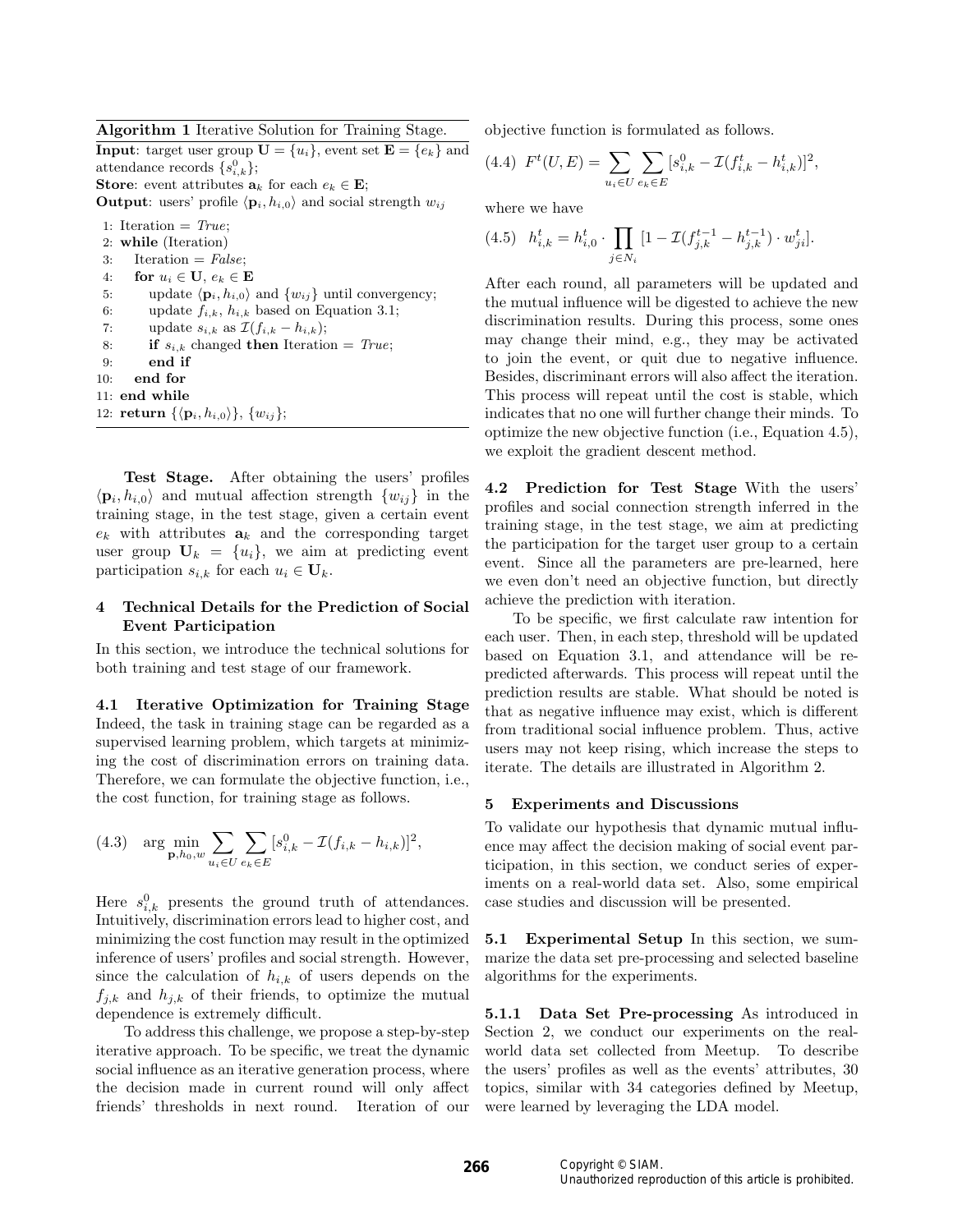Algorithm 2 Iterative Solution for Test Stage.

**Input:** target user **U** and event  $e_k$  with attributes  $a_k$ ; **Store:** users' profiles  $\langle \mathbf{p}_i, h_{i,0} \rangle$  and connection weights  $w_{ij}$ ; **Output:**  $s_{i,k}$  for each  $u_i \in U$ 

1: for  $u_i \in U$ 2: calculate  $f_{i,k}$  for each  $u_i$ ; 3: end for 4: Iteration = True; 5: while (Iteration) 6: Iteration =  $False;$ 7: for  $u_i \in U$ 8: update  $h_{i,k}$  based on Equation 3.1; 9: update  $s_{i,k}$  based on  $f_{i,k}$  and  $h_{i,k}$ ; 10: **if**  $s_{i,k}$  changed **then** Iteration = *True*; 11: end if 12: end for 13: end while 14: **return S** = { $s_{i,k}$ };

For the preference function  $f(u_i, e_k)$  mentioned in Section 3.2, as description could be easily normalized and presented in vectors, we could intuitively select the Cosine similarity. However, some cost factors, e.g., distance, time spending or financial cost may also affect the decision. Since these factors could hardly be normalized, we further multiply the Cosine similarity with Gaussian probability for each cost factor, where means are learned during the training stage, and variances are set based on statistics. To be specific,  $f(u_i, e_k)$  will be estimated as follows,

(5.6) 
$$
f(u_i, e_k) = Cosine(\mathbf{a_k^T}, \mathbf{p_i^T}) \cdot \prod_c \mathcal{N}(p_i^c | a_k^c, \sigma_c^2)
$$

where  $\mathbf{a}_{\mathbf{k}}^{\mathbf{T}}$  and  $\mathbf{p}_{\mathbf{i}}^{\mathbf{T}}$  present the vector corresponds to topics, and  $\{c\}$  presents the cost factors.  $\sigma_c$  presents the variance which is determined by statistics of samples.

Besides, since we introduce the IC model to describe the dynamic mutual influence within potential attendants, we treat the event organizers as "seed users" to start the influence process. Those organizers will be treated as input for certain event (although we still attempt to learn their preferences, since they may appear in other event as ordinary attendants).

5.1.2 Evaluation Baselines As we integrate the mutual social influence into the event participation prediction analysis, we choose three state-of-the-art baselines which correspond to both the traditional recommendation methods and social influence simulation for more comprehensive comparison.

1) Cost-aware PMF (GcPMF) [5]. Probabilistic matrix factorization (PMF) is one of the basic tools for recommender system. To be specific, we utilize

Table 4: Overall performance of each approach.

|                    | DSI   | SoRec    | <b>GcPMF</b> | <b>PSS</b> |
|--------------------|-------|----------|--------------|------------|
| Precision $(\%)$   | 75.88 | 60.23    | 47.47        | 46.15      |
| Improvement $(\%)$ |       | $+25.98$ | $+59.85$     | $+64.42$   |
| Variance           | 0.022 | 0.102    | 0.134        | 0.059      |
| P-Value            |       | 0.000    | 0.000        | 0.000      |
| Recall $(\%)$      | 75.34 | 75.21    | 21.73        | 41.82      |
| Improvement $(\%)$ |       | $+0.17$  | $+246.71$    | $+80.16$   |
| Variance           | 0.030 | 0.112    | 0.234        | 0.180      |
| P-Value            |       | 0.063    | 0.000        | 0.000      |

the GcPMF [5] as baseline, in which the cost factors mentioned in above subsection are also integrated.

2) Social-based PMF (SoRec) [13]. Following the intuition that a user's social network will affect personal behaviors on the Web, the SoRec model introduces another matrix which indicates the social network into the PMF framework for representing the social constraint. Indeed, it is a enhanced PMF with merging the static social factors. As no explicit social network could be achieved in Meetup data set, we constructed the connection based on the rules described in Section 2.1.

3) Preference-sensitive Social Spread (PSS) [20]. To analyze the event participation in the perspective of social spread, we also introduce the preference-sensitive social spread (PSS) method as baseline, which is a typical two-stages framework with the basic assumption that the social spread is sensitive to users' common preference. Note that as social spread is actually a series of random events, thus, we repeat experiments for 500 times for each prediction to reduce the uncertainty.

5.2 Experiment Results Due to the group-based scheme of Meetup, we treat group as the unit of our experiments. In other words, each group leads to a set of independent experiments, and the average results for 422 groups are presented as the finals.

For the evaluation metric, as a typical discrimination problem, we select the common used Precision and Recall rates. In our framework, both discriminant function and threshold are learned, while for the former two PMF-based baselines, we choose the best threshold based on the ROC curve.

5.2.1 Comparison of Overall Performance First of all, we validate our prediction performance of our novel discriminant approach comparing with different baselines. Since we face to the severe sparse data issue that only less than 20% users attended at least 3 events in a group, we assign 90% events within one group as training samples to ensure the quality of training, while the rest 10% are test samples.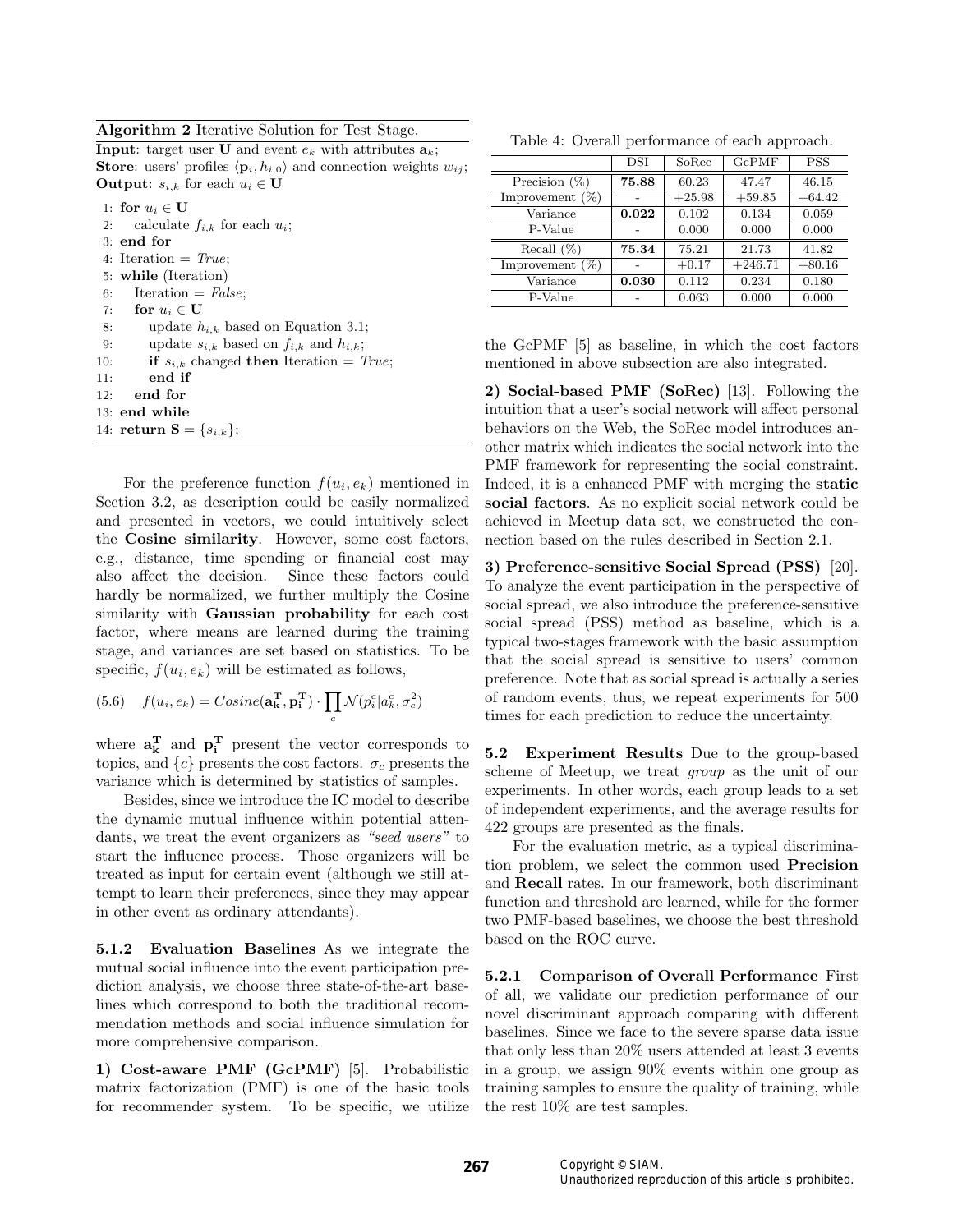The experimental results of overall precision performance are shown in Table 4. Our DSI approach achieves the performance above 70% and outperforms the baselines with significant margin, and the results are quite stable, which indicates that the dynamic social influence indeed affects the event participation. At the same time, based on the comparison between GcPMF and SoRec, as social constraints on preference lead to significant improvement, the effects of social factors has been further proven, regardless they may function in different perspectives (static or dynamic).

Finally, we find that the baseline with preferencesensitive social spread (PSS) achieves the worst performance. Indeed, though preferences are integrated between pairwise users, PSS assumes that all the attenders interact with each other, and the strength depends on their common interests. However, as discussed in Section 2, social factors mainly function within active users, and the connections could hardly be estimated only by similar preferences. Besides, considering the cold-start problem, which leads to sparse social network and interaction records, the performance may be further hurt.

5.2.2 Parameter Sensitiveness Then, we evaluate the sensitiveness of the slope parameter  $\alpha$  in Sigmoid function. Results are shown in Figure 5(a). In our experiments, the default  $\alpha$  is set as 10.

For the slope  $\alpha$ , as mentioned in Section 3.2, we utilize the Sigmoid function to approximate the sign function jumping from 0 to 1, thus a higher  $\alpha$  might be better for approximation. However, smooth variation is still needed especially for those who don't hold clear preference, thus their hesitation shall not lead to dramatic change in social influence. That may explain why performance achieves the peak when  $\alpha$  is around 10, but not monotonously increasing as we expected.

5.2.3 Sample Allocation Sensitiveness Also, we discuss about the sensitiveness of the training sample proportion, which is summarized in Figure 5(b). We unsurprisingly find that our performance degenerates with less training samples, which indicates that our framework is sensitive social network structure. However, it still works better than almost all the baselines.

On the contrary, SoRec keeps relatively stable during the change, since it requires only some social-related statistics, but not the network structure. Besides, the high ratio of freshmen leads to the severe "cold-start" problem, which impacts the result severely.

5.2.4 Discussion on Complexity Finally, we discuss about the complexity. Though social influence simulation is integrated, we still believe that it could apply



Figure 5: Verification on robustness: (a) Performance with different  $\alpha$ . (b) Performance with different percentage of training samples.



Figure 6: Statistics for complexity: (a) Execution times of our framework for each group in average with different ratio of training samples. (b) Amount and average weights of negative edges for each group.

to large-scale network. On one hand, for the test stage, if there is no negative edges, we realize that the computational complexity is the same with Linear Threshold [6] model, which is fast enough for large-scale computation. As shown in Figure 6(b), usually we have less than 10% negative edges and relatively low weights (lower than 0.1), thus they won't interfere a lot. On the other hand, for the training stage, which could be conducted offline and updated infrequently, the overall computational cost will be limited.

We summarize the execution time for different proportion of training samples in Figure 6(a). Indeed, we find for each group, which contains more than 20 events in average, it costs only a few milliseconds to predict potential attendants for all the events. Clearly, it demonstrates the potential of our framework to deal with large-scale social network.

5.3 Case Study To better understand the performance, i.e., how the dynamic social influence affects the prediction, we randomly select four groups as examples to illustrate some interesting discoveries concerning about the social factors. Details about these four groups are listed in Table 5, in which the precision is also listed for clear comparison. Considering about the social factors, two crucial issues should be studied: 1) who in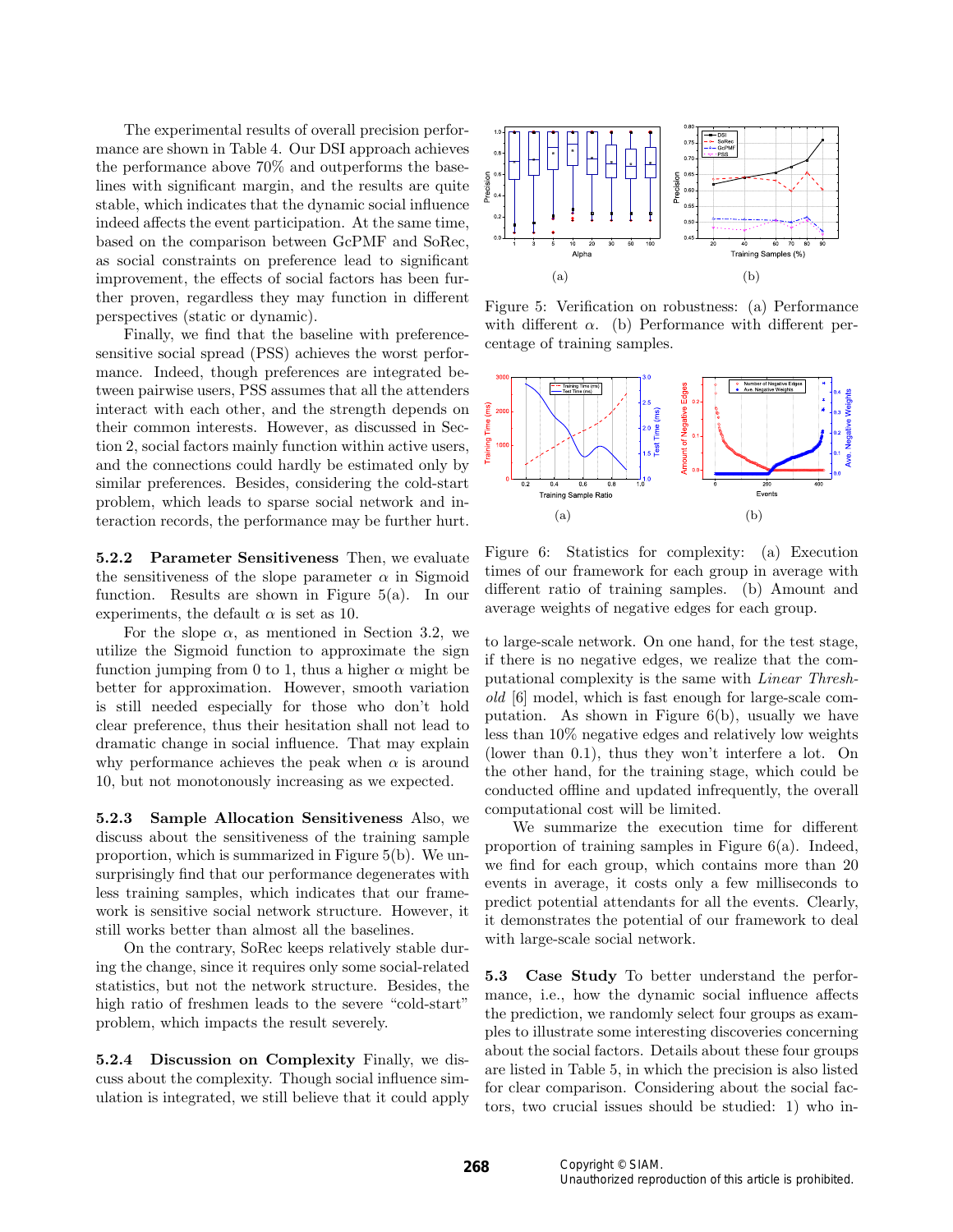fluences the others and who are influenced; 2) how the mutual social influence functions.

5.3.1 Participants of Social Influence Process For the first issue, two types of potential attendants should be carefully observed, namely the event organizers (also "seed users" in social influence), and the new comers who are fresh to the group and causing the "coldstart" problem. For the former two groups, namely A and B, we realize that at least 5 members have been organizers in each group, and for every event, usually there are at least 2 hosts, even up to 5. On the contrary, for the latter two groups who suffer relatively poor precision, we found that they have stable hosts, i.e., only one or two users act as hosts for all the events. As organizers are usually authoritative in the group, for group C and D, though they are huge groups with hundreds of members, the "authority" nodes are quite limited, which result in the limited social influence and definitely interfere the prediction.

Also, we find that almost all the groups suffer severe "cold-start" problem, i.e., former members quitting and new ones coming. Usually, higher ratio of freshmen causes problems in prediction. Interestingly, we find that though the ratio of freshmen for Group B reaches more than 50%, it still gains more than 94% precision. With deep looking into the data, we realized that actually there is only one event in the test samples, and for this event, nearly half of the participators are active users, while the rest are all strongly connected to them. There is even a freshman who acts as the organizer directly, which is rarely found in other groups. This phenomenon implies that the strong social influence may help to overcome the "cold-start" problem, which also supports our hypothesis of social effects.

5.3.2 Affection of Negative Social Influence Then, we discuss about the function of mutual influence. As mentioned in Section 3.2 that the social influence strength could be negative to indicate that the two users are usually conflicting. For the four groups here, we find that the former two groups with better performance contain almost 100% positive edges, while the Group C suffers 7% negative edges, and nearly 4% for D, which definitely increases the level of uncertainty.

It might indicate that strongly connected community with common goal will lead to better prediction, while an intricate group, in which members who are conflicting with each other will be in confusion. Interestingly, it might also answer the high ratio of freshman and low level of activity of these groups, e.g., most of members attend only 1-2 events and only around 10 attendants for each event. It seems that a smaller size

Table 5: Examples for Case Study

| Group          |         | В       |        |        |
|----------------|---------|---------|--------|--------|
| Precision      | 96.15\% | 94.64%  | 48.20% | 47.01% |
| Members        | 129     | 160     | 1088   | 273    |
| Ave. Freshmen  | 20%     | 50%     | 35%    | 35%    |
| Negative Edges | $< 1\%$ | $< 1\%$ | $7\%$  | 4%     |

leads to more intensive connection and more sufficient interaction, which is accordance with the idea in [19].

## 6 Related Work

Generally, two types of social event analysis have been intensively studied in recent years, namely social event recommendation, and decision-making analysis. Specifically, some researchers focused on the conformity between users' profiles and event attributes. For example, [7] proposed a hybrid approach that is enriched with social influential features and user diversity model on decision making, and [9] studied the offline ephemeral social networks to infer the latent preferences and social relations for ranking the recommended social events. Furthermore, there are some related works focused on other practical problems. For example, [14] built the connections between events at different times by borrowing the feedback from past events to deal with the deficiency of explicit feedback, and [15] attempted to solve the cold-start problem of mobility via discovering the rule of popular events among the residents of an certain area. Finally, some researches focus on the event-driven social groups. For example, [23] considered the geographical features, social features, and implicit patterns simultaneously in an unified model to achieve the recommendation of event-based groups.

Another related topic of this paper is the groupbased recommendation, i.e., to recommend events to a social group but not individuals. Usually, previous works mainly follow two different schemes. The first is to select a representative from the group, and then the representative will draw the overall conclusion. For example, [10] proposed a personal impact topic (PIT) model to enhance the group preference profile. Another direction is to achieve the agreement within group based on a certain consensus function, like, [4] captures the social, expertise, and interest dissimilarity among multiple group members. Indeed, some other factors might also be considered during the agreement process, e.g., [16] analyzed that how the personality of cooperation and trust could influence the group recommendation results, and [1] discussed the monotonicity and efficiency for group recommendation. Finally, some prior works, e.g. targeted at combining social recommendation with traditional personalized recommendation [12].